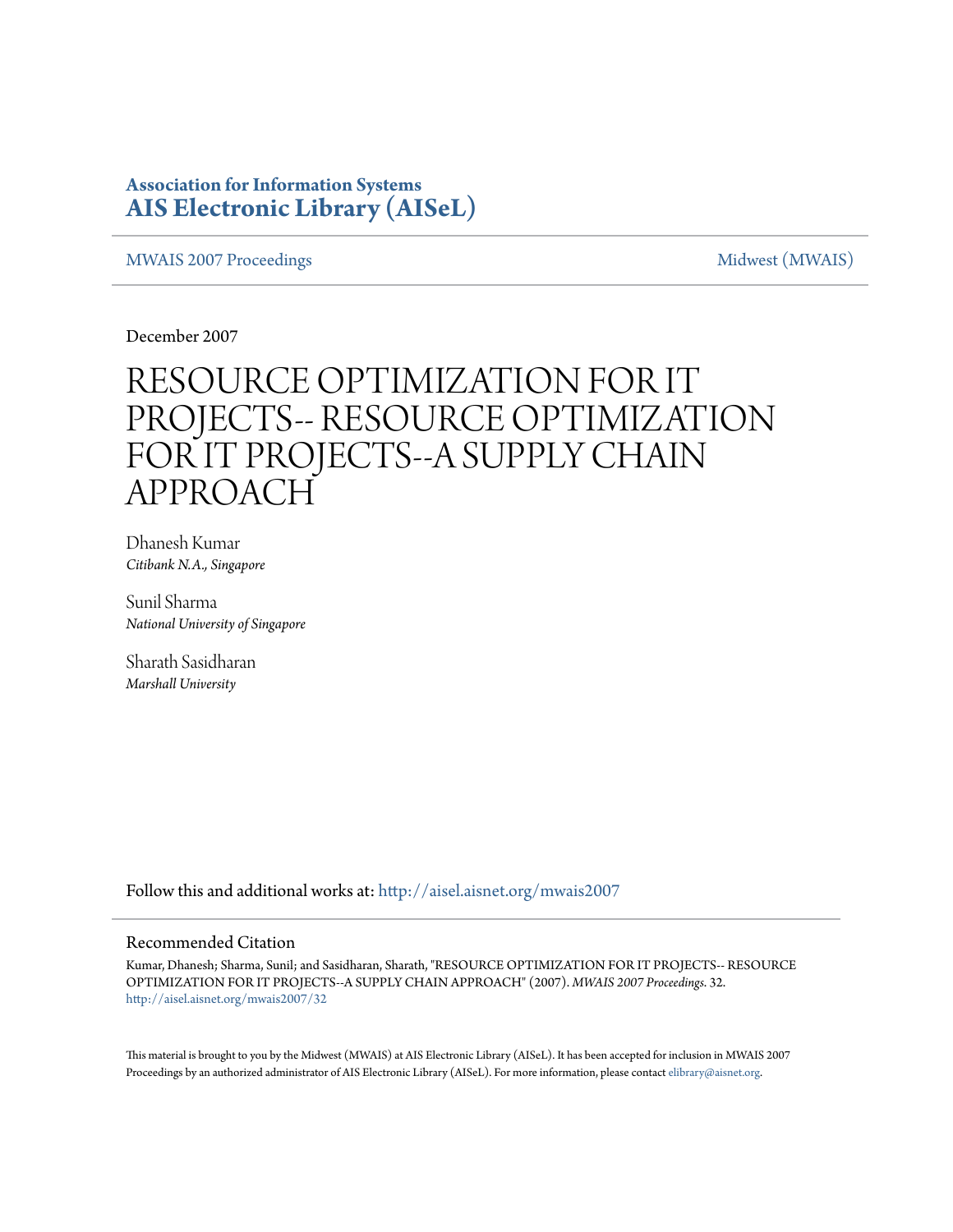# **RESOURCE OPTIMIZATION FOR IT PROJECTS— A SUPPLY CHAIN APPROACH**

**Dhanesh Kumar Ganga Dhanesh**  ktdhanesh@gmail.com g0600857@nus.edu.sg

Citibank N.A, Singapore National University of Singapore

 **Sharath Sasidharan** Marshall University sasidharan@marshall.edu

# **ABSTRACT**

*Software service organizations (SSOs) execute Information Technology (IT) projects and provide skilled human resources to client organizations. For a given IT project, a SSO may be required to provide their clients with IT professionals having a specific combination of software and/or hardware and/or managerial skills and with a specific level of expertise in each of those skills. However the actual number of people who meet all the required conditions for an IT project would be small. SSOs aim to achieve a balance between high growth and high utilization; the former requires keeping a pool of available resources to be deployed at growth opportunities. However if this pool becomes too large, utilization suffers, lowering profitability. Thus, the key to IT project execution lies in human resource optimization putting together the optimal mix of human resources at the correct location at the correct time at the correct price. However, SSOs have not been very successful in this regard, with low utilization ratios being common in the industry. The objective of this study is to provide an optimal human resource management model that maximizes profitability by taking into account factors peculiar to SSOs.* 

# **KEYWORDS**

Information Technology (IT) Projects, Resource Optimization, Supply Chain.

# **INTRODUCTION**

Recent reports suggest that organizations plan to increase their Information Technology (IT) expenditures over the coming years (Causer 2004; Seroppian 2003). The total size of the IT market is estimated at around \$1.521 trillion with around \$556 billion belonging to the IT services sector (Adams & Silliman 2003). The annual growth rate of the IT services sector is estimated at around 5.6% and is projected to reach \$707.3 billion in 2007 (Pring 2003). Major players in this field include multinational organizations such as IBM Services, Bearing Point, Cap Gemini, Tata Consultancy, and Infosys. Research has focused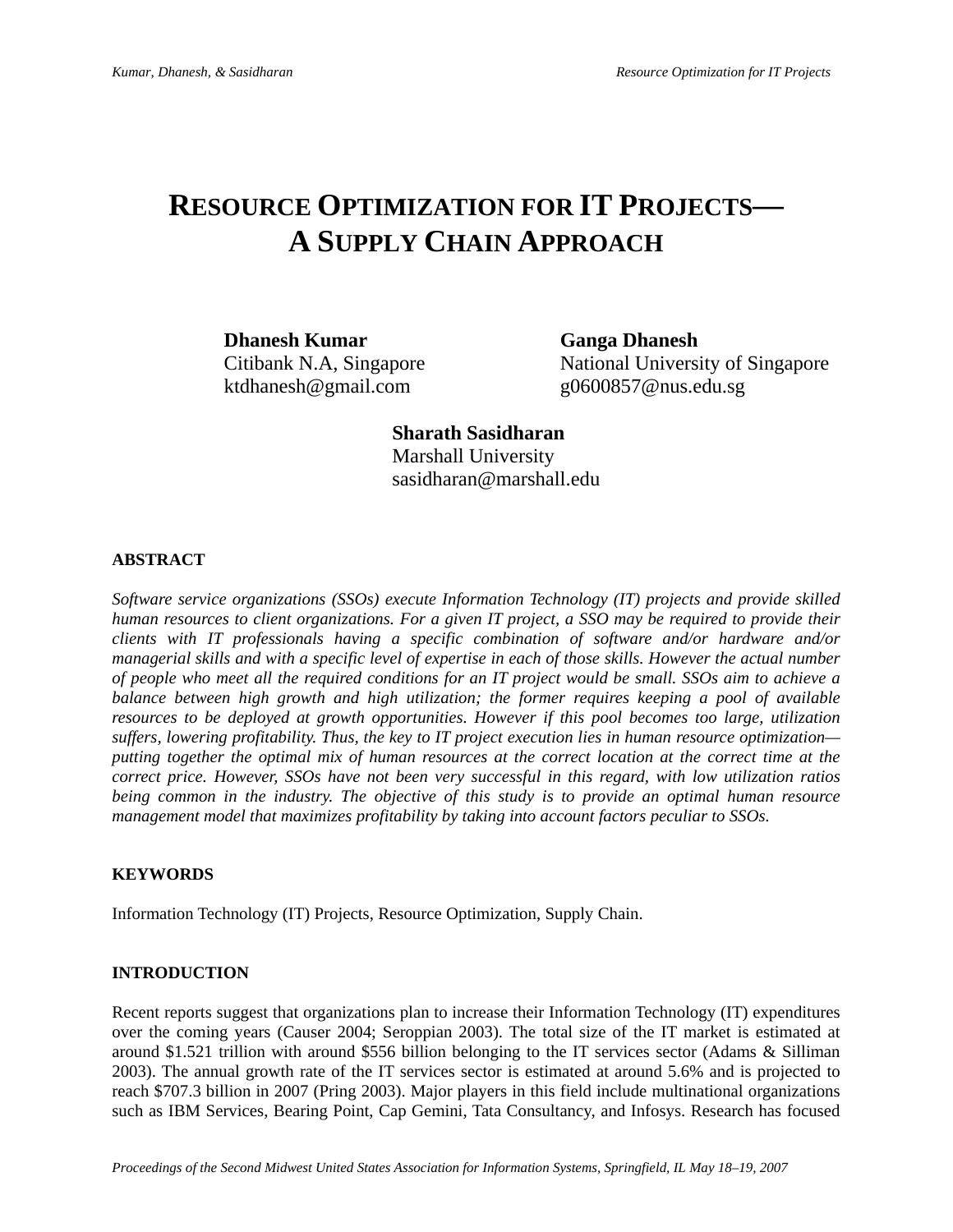primarily on issues relating to the implementation of IT projects within organizations, with little or no research conducted on the issues faced by providers of such services. Based on two case studies and a series of interviews conducted with management at software service organizations *(*SSOs), we introduce the human resource management model in place at SSOs, identify its structural deficiencies, and propose a new model that would result in greater human resource utilization and profit maximization.

# **THE SSO RESOURCE MANAGEMENT MODEL**

The core SSO business model consists of executing projects and, in some cases, providing skilled human resources to client organizations at internal development centers or at client locations across the globe. *The key to execution is putting together the correct mix of human resources at the correct location at the correct time*. Resources need to have a specific skill set that can include an expertise, experience, or certification in a particular language, operating system, software package or platform, and a specific expertise level in each of these skills. The interaction among the above variables can create a situation that the actual number of people who meet all the required conditions would be very small even if the overall resource pool was quite large.

SSOs are usually structured as delivery/business units that usually focus on a client, industry segment, or technology. In some cases, the individual units own the human resources and in others, the human resources are allocated to individual units from a central pool. In any case, at any point of time all the resources are attached to one of the individual units except for resources who are free and available for redeployment. These would be attached to a central resource management unit (CRMU). The challenge for SSOs is to achieve the balance between high growth and high utilization of human resources. A high growth requires keeping a pool of resources to be deployed at growth opportunities. If this pool becomes too large, utilization suffers, lowering profitability. The bigger challenge is the inability to predict the type of resources that would be required for upcoming opportunities.

SSOs organizations have addressed this issue by having a pool of new human resources and lateral hires (experienced people), and by contracting. The usual model is to ensure that existing units release experienced resources for new opportunities by substituting them with new resources or new lateral hires. Existing experienced resources are preferred for new opportunities as the chance of failure is less, and it is assumed that ongoing business can take the risk of substitution as they will be able manage the risk. Also, the costs of substituted resources are less than the released resource. A CRMU manages this movement of resources. The operation of an SSO can be likened to a supply chain. In the automobile industry, manufacturers need to source thousands of different parts from multiple locations across the globe and bring them together at the assembly location in correct proportion without carrying excess inventory. Using this analogy, each IT project is the equivalent of a vehicle model; each human resource in the project is equivalent to a component, each project location is equal to an assembly plant, and each delivery location where resources are stationed is equivalent to a component supply location. We call this model the "People Supply Chain." Despite being widely used, it has certain structural deficiencies. Individual delivery/business unit managers do not have an incentive to release human resources as this runs contrary to their own individual profit/performance objectives. We first discuss deficiencies within the SSO Resource Management Model and then provide an internal market mechanism for the optimization of the "People Supply Chain."

# **Structural Deficiencies in the SSO Resource Management Model**

In this model, an internal transfer cost is assigned to each resource, and each unit is billed this internal transfer price. Given this situation, a unit manager usually does not have an incentive to release an individual for a new requirement if the substitute does not come at significant lower cost. Thus, at an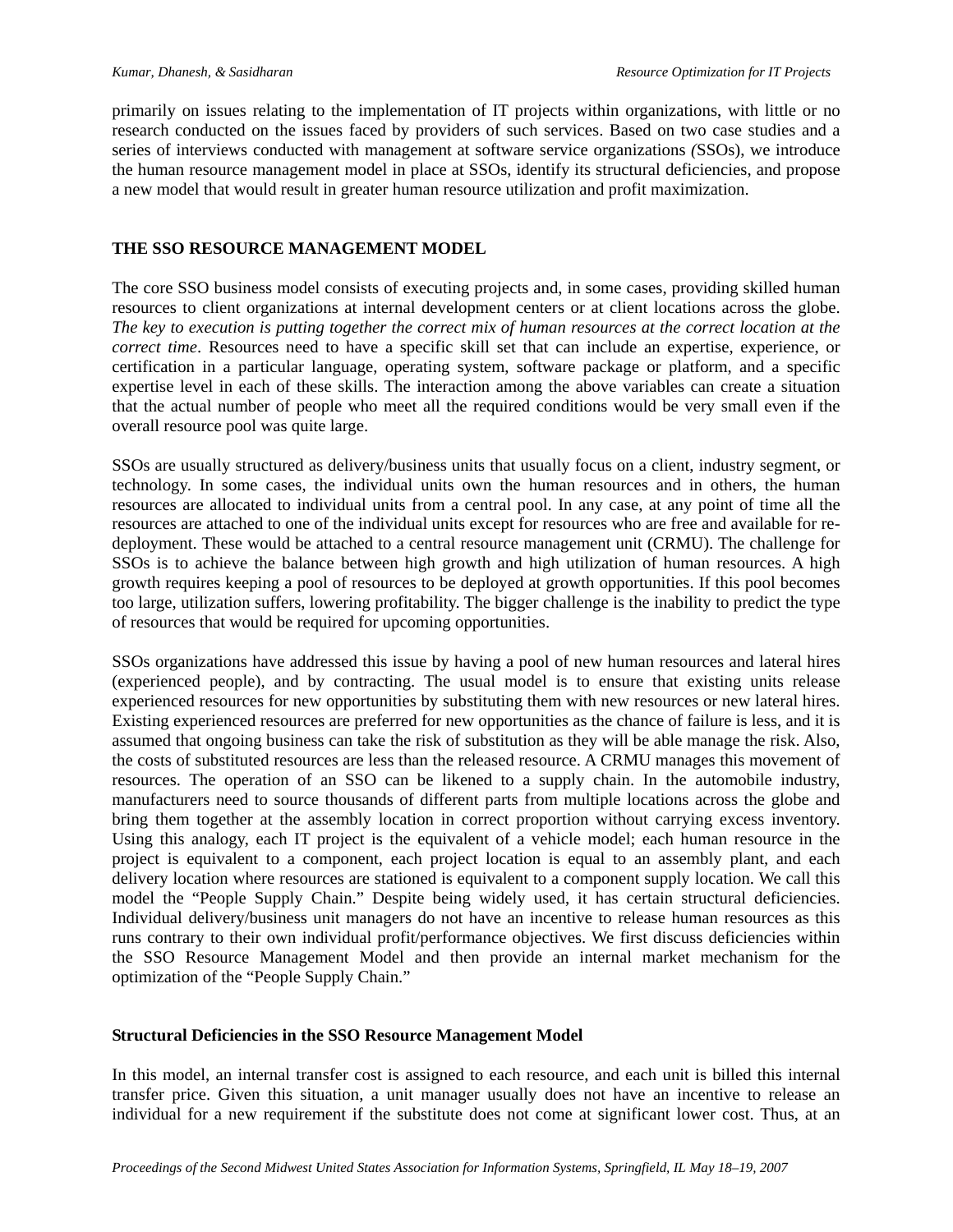organizational level, an opportunity for higher profit is lost. In situations where a standard transfer price is attached for all human resources, there is no incentive to differentiate between resources at the same price. Some of the resources that are technically superior can move up and do higher value-added work, however the unit manager continues using the resource in a lower value-added position if the manager does not have enough higher-level positions within the same unit. This can lead to a good resource getting demoralized and moving out of the organization, resulting in a loss to the SSO. Managers tend to hold on to good resources, as their success is dependent on it. These resources might be utilized sub-optimally with respect to their capability and potential. Other managers would like to obtain these resources and optimally utilize them. However, given the reluctance of managers to part with good resources, usually such underutilized resources are not shifted to a different project, resulting in a loss to the SSO.

# **PROPOSED MARKET-DRIVEN HUMAN RESOURCE MANAGEMENT MODEL**

We propose a model which would create an internal market for human resources within the SSO. The function of the market would be to create a liquid market for resources. The unit managers would be participants in this market and would procure and supply human resources at prices at which their unit profits would be maximized. As in any market, if individual market participants maximize their profits, the organizational profits would also be maximized. Following are the features of the proposed model:

- Unit managers are assessed at their gross contributions and their contribution ratio. The contribution is defined as revenues minus the transfer pricing of their resources. The contribution ratio is actual contribution divided by actual revenue. To ensure a level playing field, all managers should have the same target contribution ratio irrespective of the profitability of their segments
- All resources will have a transfer price attached to them. The nominal transfer price for a resource will be the cost to the company divided by the available number of working days. Every time there is a change in the cost to company of the resource, the nominal price would be updated
- The CRMU is assumed to be market maker, all revenues from nominal transfer pricing for the resources would be to the revenue account of CRMU, and similarly nominal price of all resources not allocated to any unit after being ready for allocation would be debited to the account of the CRMU. All employee costs would also be debited to the CRMU. Thus the CRMU would have an ever increasing debit account which will reflect the slack (non-utilization) within the organization
- Resources will be classified into three categories for purposes of the market:
	- o Free Resources (FR) (available with CRMU)
	- o Project Resources (available with managers), this will be classified into 2 categories
		- $\triangleright$  Free Project Resources (FPR)
		- ¾ Non-Free Project Resources (NPR)
- When a resource is allocated to a project, it cannot be shifted for certain period of time, for example 3–6 months. Thus a resource would be classified non-free during this period; post this period they would be changed into the free category
	- o Contractors—These are subcontracted resources available from outside and are usually much more costly than internal resources. They are usually of three types:
		- $\triangleright$  Contractors working in Projects, Non-Free (NCR)
		- $\triangleright$  Contractors working in Projects, Free (FCR)
		- $\triangleright$  Contractors available in Market (MCR)
- The same rules that apply for non-free project resources apply to non-free contractors
- All new resources and lateral hires will come into the FR category
- At the start of the market, each of the resources will be classified as per their current status and the cost against them would be their nominal cost
- The function of the market would be to facilitate a free movement of the resources within the organization using the transfer price of a resource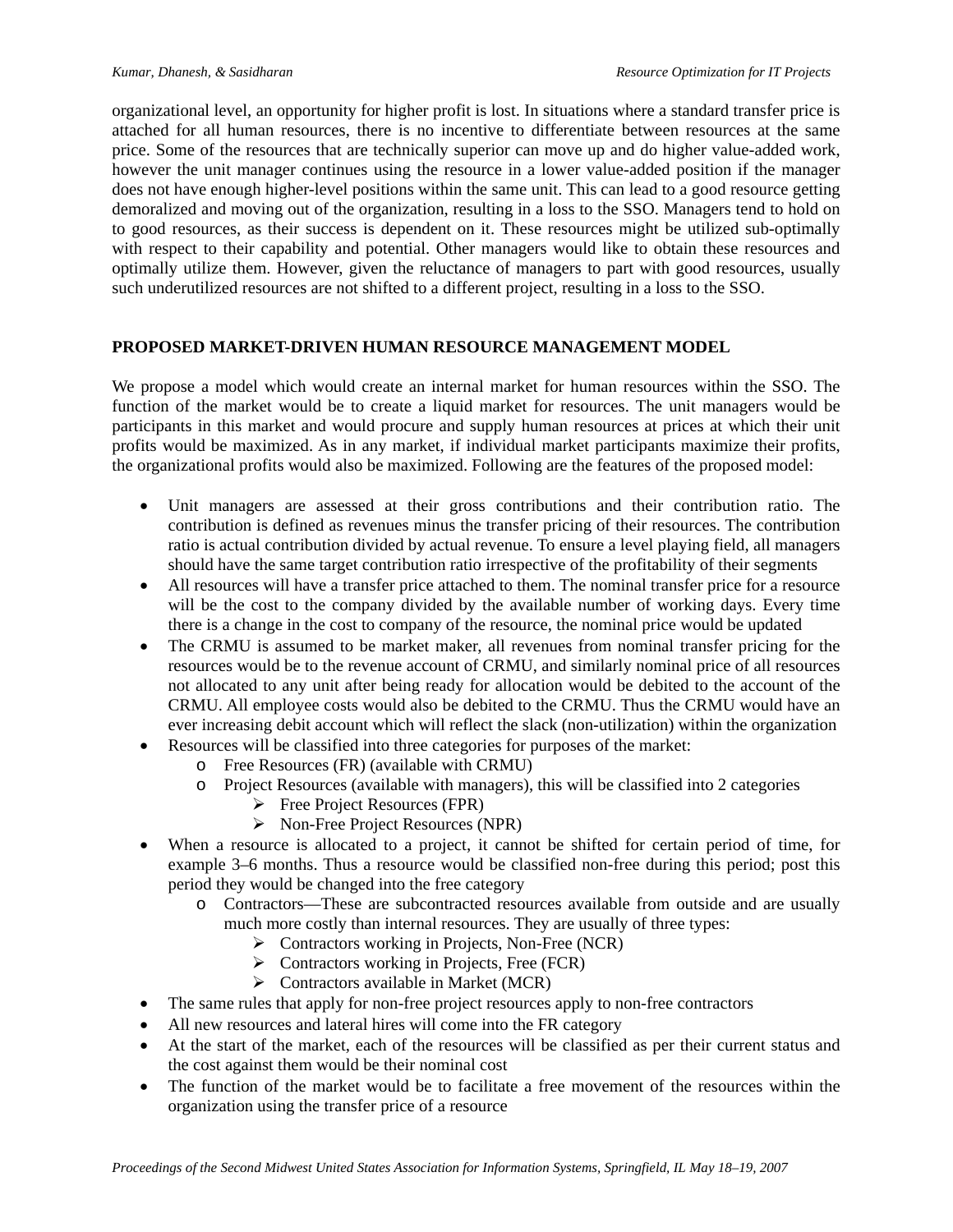- When there is a requirement for a additional resource a manager has the following options:
	- o Search whether there are any FR fitting the exact requirement available in the market
	- o Search whether there are any resources in the FPR and FCR
	- o Obtain a lateral resource from the outside market
	- o Search whether there are resources in the MCR category

Given the project requirements, the manager might choose the options that suit him best, however this would also result in optimal human resource utilization and profit maximization for the SSO. Of the many possible scenarios, we discuss two.

#### **Scenario 1**

In the case that the manager identifies a resource in the internal market that is in the free category, he can decide to bid for the resource. The bid would be a daily dollar value and duration (for the assignment). In the case of free resources in the pool, the bid can be equal to nominal transfer price. In the case of the project free resources and contractors, the bid would need to be higher than the transfer price being paid by the current unit. Assume that in any bid only one bidder apart from the existing manager would be involved. The existing unit has the option of accepting the higher bid and releasing the resource or matching the bid. This process can go on until there is a highest bid not matched. The bidding winner could be the resource's existing unit manager or another manager who wanted the resource. If it is the same unit manager, then the transfer cost for the resource now gets set to the winning bid price for the duration which was specified in the bid. The new market price for the resource gets set as the new transfer price which would be the price to beat if someone needed to bid for this resource.

# **Scenario 2**

In the case that the existing manager feels that the cost of a resource has gone too high, he can let the other manager outbid. In this case the resource is earmarked for release at the highest bid price. However the manager can have the option to release the resource fully or still keep ownership of the resource. The ownership option is valid only if the duration of the new assignment is less than a year. In this case, the resource returns to the unit after the assignment. In the case the manager decides not keep ownership of the resource, the resource will revert to the common pool after the assignment. In either case, the manager of the unit which releases the resource makes a profit on the transaction which equals to highest bid price minus existing transfer price multiplied by the duration of the new assignment. In addition, the winning manager needs to pay the existing transfer price for a period of, say, two weeks so that the existing manager can substitute the resource that is moving.

#### **Benefits of the Proposed Model**

Human resources who are not in demand or who have performance issues will be allocated to the common pool and there will not be adequate demand for them; this will highlight skill mismatches and allow the organization to take corrective actions. Valuable resources will be bid up by interested managers so that wherever they are, they can be identified by the high transfer price that they carry in relation to their nominal transfer price. Resources capable of taking up work that has a higher value added than what they are currently doing would be bid by interested managers and would be gainfully deployed; this would ensure that their career aspirations are also satisfied and attrition would not happen. Resources that are not perceived valuable will remain in the pool as managers will not be interested in bidding at the minimum rate which would be the nominal transfer rate; the SSO can take corrective action which would be appropriate. In this case, all managers will try to optimize their profits by choosing the appropriate mode of sourcing and appropriate resources at the cost that their business can support. Thus managers